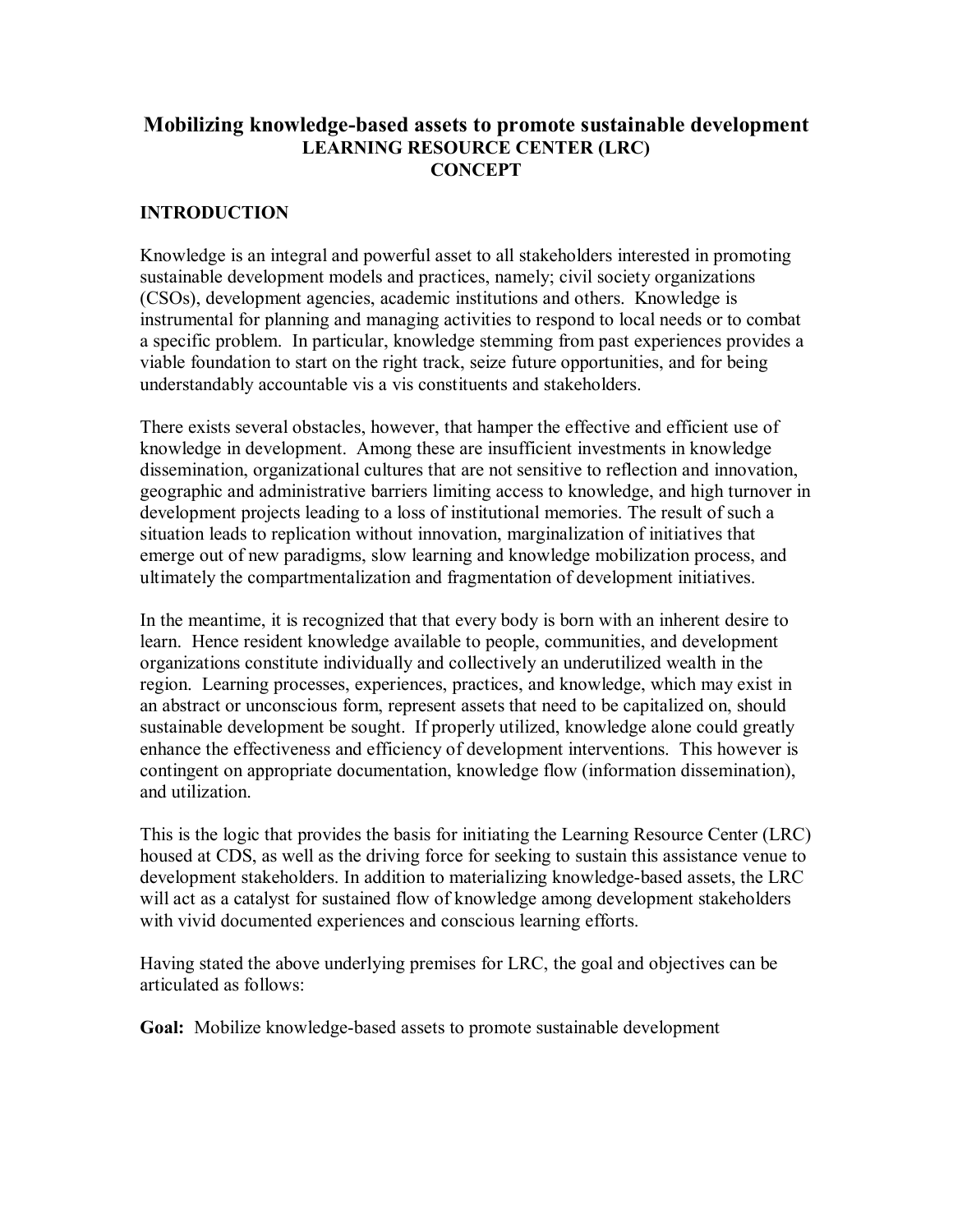### **Objectives:**

- 1) Explore, consolidate, and document experiences to support conscious learning in development
- 2) Promote a participatory knowledge exchange culture among development practitioners

#### **Services**

Towards realizing the above goals and objectives, the LRC will provide a portfolio of services, which will add value to both CDS and external development partners such as academic institutions, development practitioners, CSOs, and individuals interested in development. Services will vary according to level of customization and duration. Furthermore, the LRC will strive to meet demands, which are readily recognizable and willingly paid for by development partners, whilst not ignoring long term needs of the development sector.

The following are envisioned services based on needs perceived by the LRC restructuring team. Nevertheless, it is suggested to hold a participatory workshop gathering representatives of development partners with the purpose of soliciting inputs of the ultimate users in design, which will guarantee the suitability of services to the market. The services described below will also be open to discussion at the workshop.

#### I. Services to CDS

- By acting as a repository of knowledge, the LRC resources will feed into the design of new projects/programs through availing of prior experiences in related fields. Meanwhile, CDS activities will continuously update the LRC as new insights are gained. However, this dynamic process depends on CDS's capitalization on monitoring and evaluation processes for reflection and the presentation of materials at the LRC in a form, which facilitates design of new programs.
- Provide a comprehensive database for actively involved development players (Donor Agencies, Government Agencies, Philanthropic Associations), their areas of expertise, and track records. This would ultimately assist in better sector engagement decisions, through prioritizing engagements on a rational basis. This database can also be used for client management by tracking progress of current client engagements.

#### II. Services to development partners

Dissemination services:

• Referral service to other organizations or service providers when the depth of information sought goes beyond what is available at LRC. The database mentioned above will greatly facilitate this. Such a service will also promote the concept of centers of excellence and extend recognition for organizations with best practices or special expertise.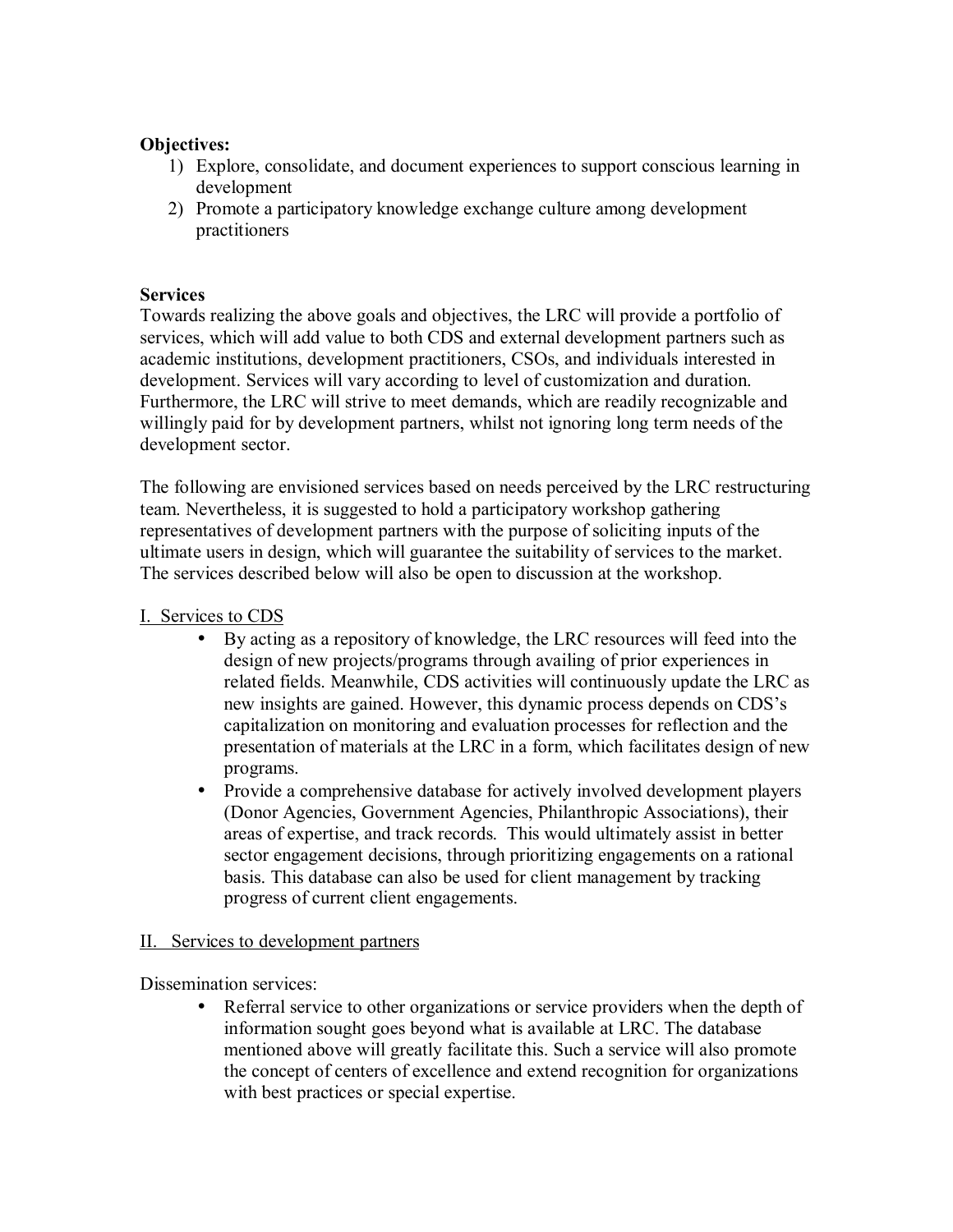- Act as a hub or repository for donors with regard to documented experiences generated through donor-funded interventions. This will sustain the knowledge generated through development projects, otherwise hidden through competitive tendering practices and high staff turnover. In addition to sustaining the continuity of learning, such a hub would greatly benefit the design of terms of reference and development frameworks by donors.
- Provide On-line courses. Potentials in this area include a course on resource mobilization and assets building. Knowledge generated through participants coursework will directly feed into the LRC knowledge base.

Specially Tailored Services:

- Provide customized data search upon request. Through this service, LRC personnel will provide information according to each client's need. Two levels of service provision are conceived here; one is to compile a list of material, resources, and references to other partners, and the other is to develop a report extracting information acquired from the resources at LRC catering to the information request of the client.
- Provide technical assistance services on mainstreaming learning and knowledge management for partner organizations. This service addresses the long-term need for instilling organizational cultures amenable to innovation and conducive to learning. What is suggested here is to provide capacity building on 'learning to learn' as well as assisting organizations in developing their own LRCs drawing on the CDS LRC experience.
- Depending on the LRC's housed knowledge base, embark on a research agenda of pertinent issues to development partners. This could provide the basis for the outreach-based mode described under the mode of operations section (see blue font below).
- Organize and carry out advocacy campaigns with partner organizations. Partner organizations requesting this service can capitalize on CDS's name and reputation in the region for increased credibility.

# **MODE OF OPERATIONS**

This part will cover many important aspects to a normal reader; we need here to provide a living picture of the LRC in action. Therefore, I will suggest some points for the rest of the team to agree on. They might be better captured in a mixture of text and bullet points. These are:

- $\triangleright$  Although the LRC will be housed within the CDS premises, it will however still maintain its unique identity and resources. This is why the LRC is considered a service provider to CDS rather than a housed activity. Strategically, this separation is legitimate to portray the LRC independent image and guarantee its non-biased view and contents, which are imperative to its success.
- $\triangleright$  To the maximum extent possible, the LRC shall operate with a cost recovery approach. However, this is confronted by the lack of desire to pay any material